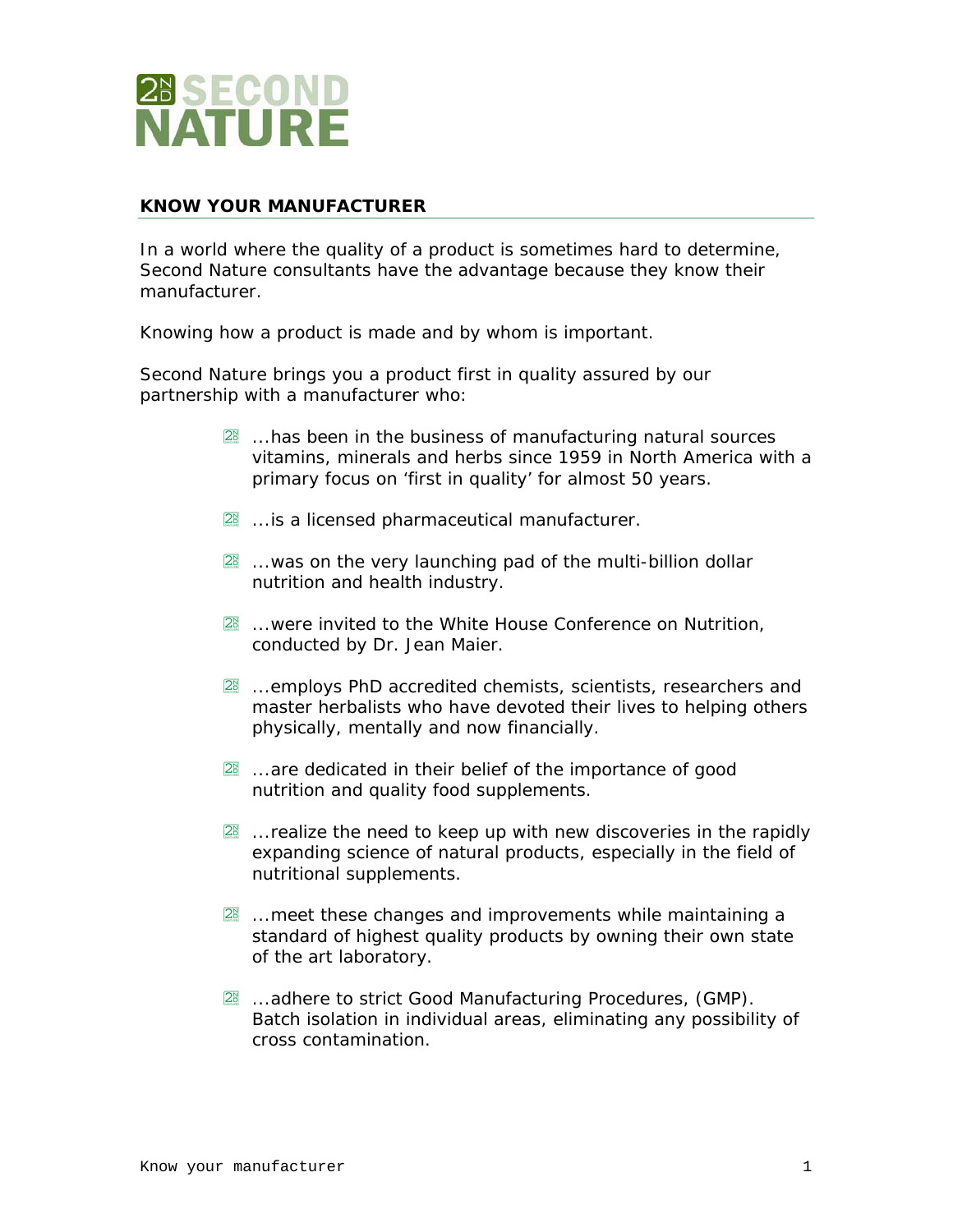- 28 ... requires that all raw materials purchased receive a Certificate of Analysis assuring they meet our high standards for purity potency and uniformity.
- 28 ...have all products pass strict quality control tests before being released. Each batch is tested for disintegration time assuring proper assimilation of nutrients.
- 28 ...uses only natural source ingredients in our products, creating the finest nutritional and herbal supplements available.
- 28 ...work areas are kept clean, and workers observe proper health code procedure.
- 28 ...air conditioning throughout the laboratory helps control moisture and helps maintain a constant temperature, good for the work force as well as the products.
- 28 ...has a special Research and Product Development team work to meet the ever changing needs of people with new and improved nutritional supplements.
- 28 ...chemists and herbalists meticulously research, test and analyze every supplement and specialize in blending nutrients that complement each other, creating effective, nutritional products.
- 28 ...have chemists that review data from the latest nutritional reports.
- 28 ...analyse products, using the latest technological equipment.
- 28 ...at every step of the manufacturing process, insure quality control is the watchword. Highly efficient laboratory equipment is used to test for consistent purity and potency throughout the manufacturing process.